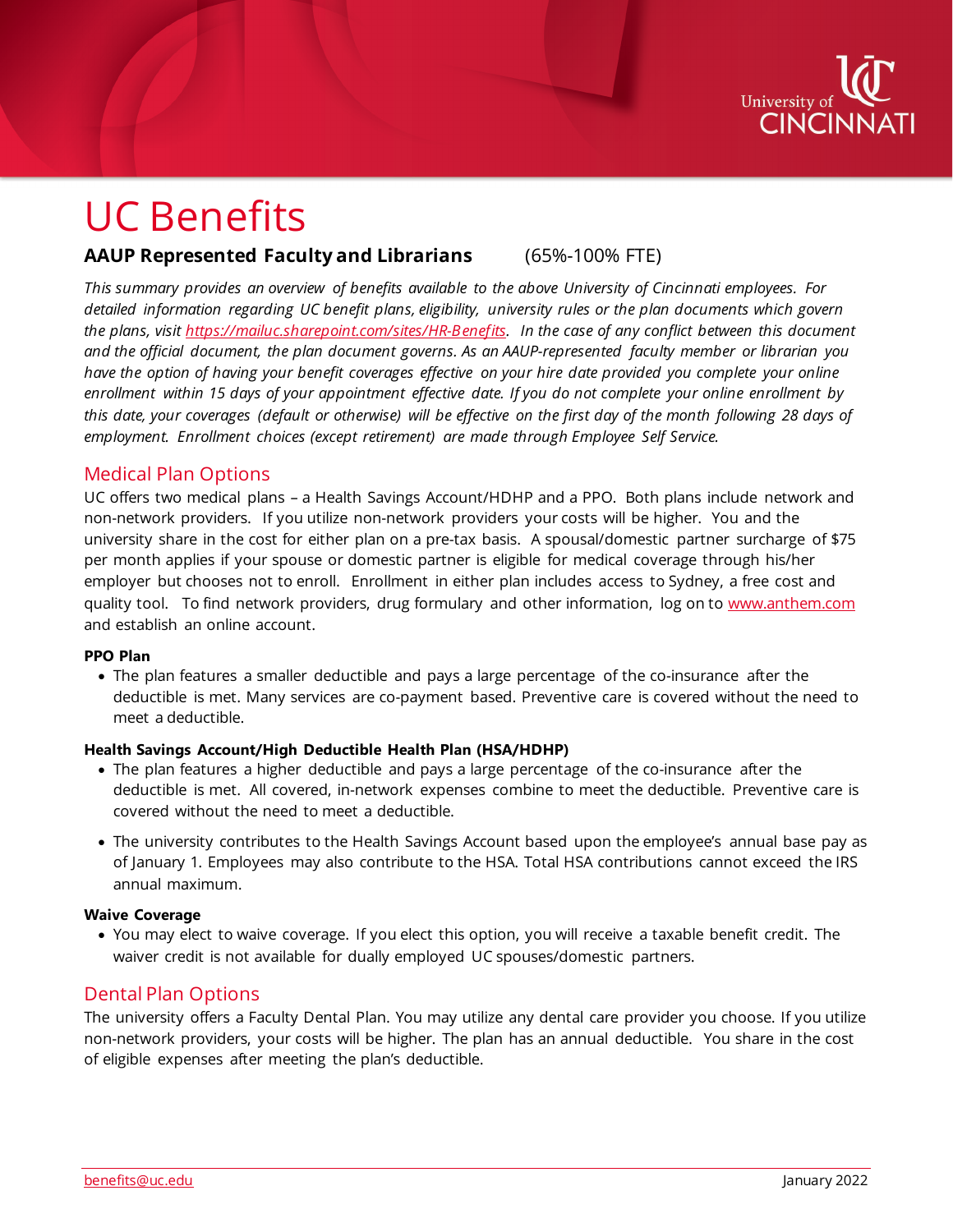# **Faculty Basic Plan**

• This plan is a comprehensive dental plan. It does not offer orthodontia coverage. There is no monthly premium for the employee and covered family members. After a small deductible the plan offers an unlimited amount of dental services per covered person per calendar year.

## **Waive Coverage**

• You may elect to waive coverage. If you elect this option, you will receive a taxable benefit credit. The credit is not available for dually employed UC spouses/domestic partners.

# Flexible Spending Accounts

UC offers two flexible spending accounts. For more information log on to www.chard-snyder.com.

# **Health Care Flexible Spending Account**

- This plan allows you to pay for eligible health care expenses, on a pre-tax basis, that are not fully covered or are not eligible for coverage under your medical or dental plans. The minimum contribution is \$120/calendar year and the maximum contribution is \$2400/calendar year.
- You may carry over any unused balance to the following plan year. You have until 02/28 of the subsequent year to use your prior year's account balance.
- You are not eligible to enroll in this plan if you are enrolled in the HSA/HDHP.

# **Dependent Daycare Account**

- This plan allows you to be reimbursed for eligible dependent daycare expenses on a pre-tax basis. The minimum contribution is \$120/calendar year contribution and the maximum contribution is \$5,000/calendar year (or \$2,500 depending on IRS filing status).
- You may carry over unused balance to the following plan year. You have until 02/28 of the subsequent year to use your prior year's account balance.

# Employee Assistance Program

- Free, confidential telephonic counseling service for employee and family members 24/7/365; face-toface counseling, offered with up to 5 sessions per problem occurrence.
- Legal, financial and identity theft assistance.
- Child, elder care assistance.
- Management resources, discounts, consumer and wellness tips.
- Easy to navigate website with a wide array of resources.

# Vision Plan Options

The VSP vision plan is a materials-only plan. It includes network and non-network providers. If you utilize non-network providers your costs will be higher. A routine vision refraction exam is covered once per calendar year through an Anthem network provider if you are enrolled in a university medical plan. You will pay the cost for the plan on a pre-tax basis. Visit [www.vsp.com](http://www.vsp.com/) to find network providers.

## **Standard Vision Plan**

• After a small individual co-payment the plan provides an allowance for frames and lenses in glass or plastic (e.g. single vision, bifocal and corrective). Or you can choose contacts instead of glasses (frames and lenses). A separate co-payment applies to contacts.

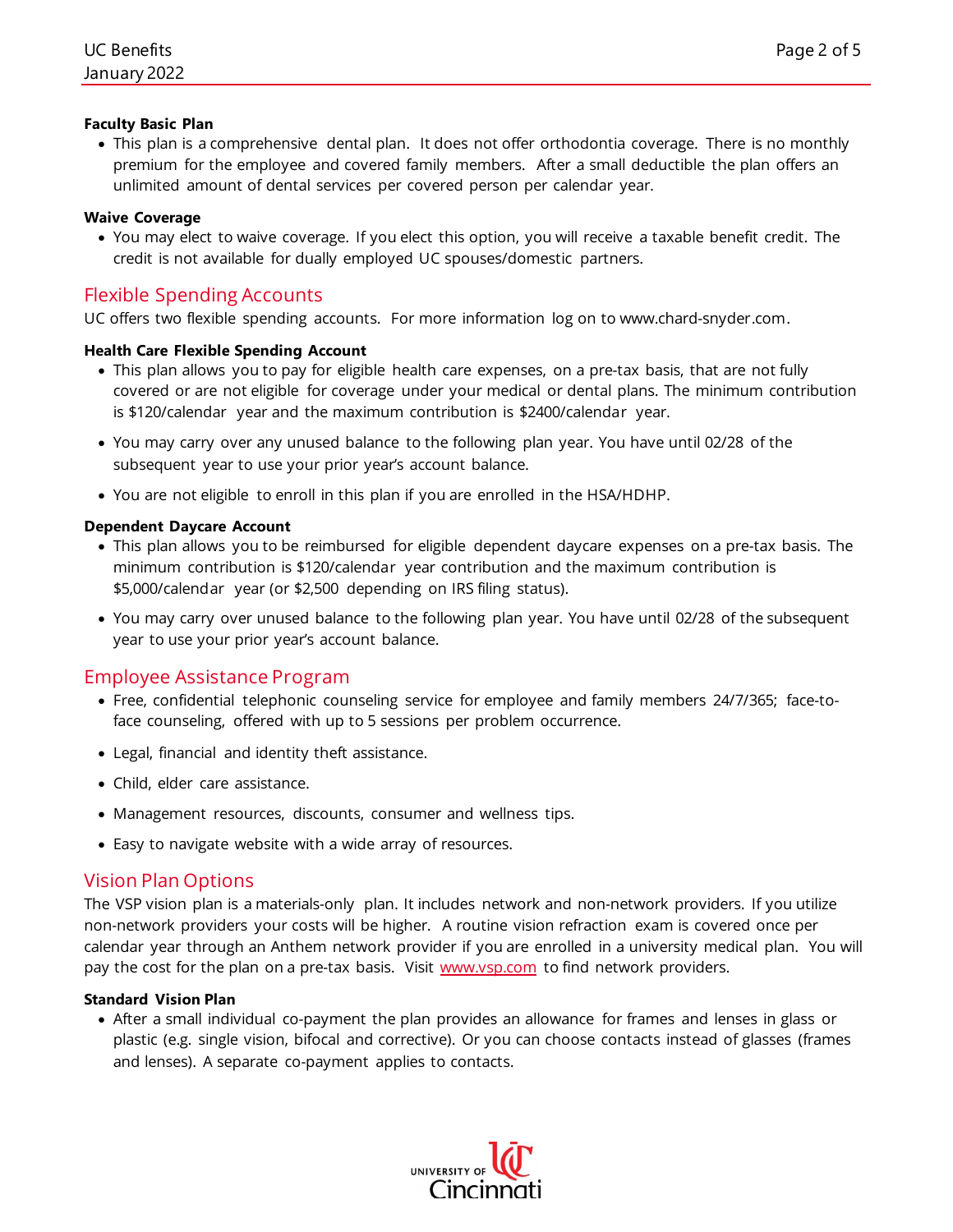• Discounts on many types of lens enhancements and other services such as hearing aids and Lasik surgery are included in the plan.

## **Waive Coverage**

• You may elect to waive coverage. You will not receive a benefit credit.

# Long Term Disability Coverage Options

Long Term Disability (LTD) benefits are designed to replace a certain percentage of your UC base income if you are disabled and unable to work. You pay the full cost of the LTD premium on an after tax-basis.

#### **60% - after 6 months**

• Benefits continue until you recover or reach age 65 (or longer if you become disabled after age 60) as long as you meet the plan's definition of disability. This LTD option includes payment of a retirement annuity after the disability income stops. Supplemental LTD options are available for those whose annual base pay is \$80,000 or greater.

#### **65% - after 4 months**

• Benefits continue until you recover or reach age 65 (or longer if you become disabled after age 60) as long as you meet the plan's definition of disability. Supplemental LTD options are available for those whose annual base pay is \$80,000 or greater.

#### **Waive Coverage**

• You may elect to waive coverage. You will not receive a benefit credit.

# Employee Life Insurance Options

This plan includes a premium waiver provision in the event of a pre-age 60 disability, accelerated death benefit, and travel assistance. Coverage is portable following separation of employment. Coverage options:

#### **1x annual pay, 2x annual pay, 3x annual pay, 4x annual pay, 5x annual pay, 6x annual pay**

• UC pays for coverage in the amount of 1x your annual pay up to a maximum of \$50,000. Upon initial enrollment you may elect coverage in the amount of 1x to 6x your annual base pay. The maximum coverage available is \$1,000,000. Coverage elected in excess of \$50,000 may be considered imputed income and subject to taxation. You will pay for any coverage exceeding \$50,000 on a pre-tax basis.

#### **\$5,000**

• This option provides you with \$5,000 coverage – the minimal coverage permitted under the plan. If you elect this option, you will receive a taxable benefit credit each pay.

#### **\$50,000**

• This option provides you with \$50,000 coverage. This is the maximum amount allowed without incurring imputed income under IRS regulations.

# Family Life Insurance Options

You pay the full cost of any coverage for Family Life or Personal Accident Insurance through payroll deduction, on an after-tax basis. If you and your spouse/domestic partner are both UC employees only one employee may cover dependent children for Family Life and Personal Accident Insurance options.

## **Spouse or Domestic Partner (\$5,000, \$10,000, or \$25,000)**

• The university offers life insurance coverage for your spouse or domestic partner. If your spouse/domestic partner dies while covered, the plan pays you a benefit. You are always the beneficiary for spouse/domestic partner. Coverage cannot exceed 50% of employee life insurance.

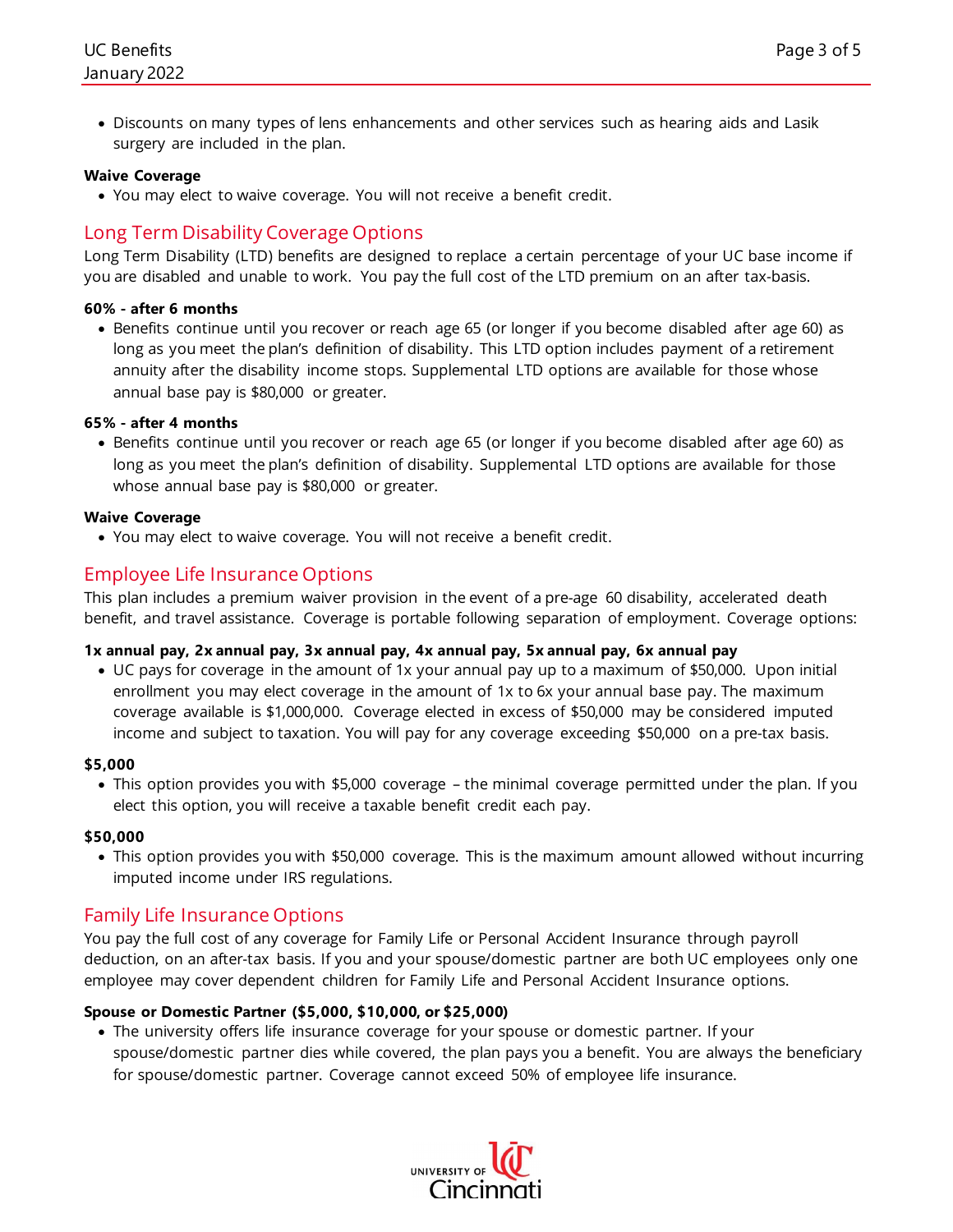## **Dependent Children (\$2,000, \$5,000, or \$10,000)**

• The university offers life insurance coverage for your eligible children up to age 19 (25 if a full-time student). If a dependent child dies while covered, the plan pays you a benefit. You are always the beneficiary for any dependent life insurance. Coverage for your dependents cannot exceed 50% of your employee life insurance.

## **Waive Coverage**

• You may elect to waive coverage. You will not receive a benefit credit.

# Personal Accident Insurance Coverage Options

#### **Employee Coverage (\$50,000, \$100,000, or \$150,000)**

• Personal Accident Insurance provides a benefit in the event you die as a result of a covered accident. This benefit will also pay a full or partial benefit for certain accidental injuries, such as the loss of eyesight or a limb.

## **Employee and Family Coverage (\$50,000, \$100,000, or \$150,000)**

- You may elect coverage for your family members also. If you choose family coverage, your spouse's/domestic partner's coverage will equal 50% of your benefit, and each eligible child's coverage will equal 10% of your benefit.
- Eligibility rules for dependents are the same as under the Dependent Child Life Insurance benefit.

#### **Waive Coverage**

• You may elect to waive coverage. You will not receive a benefit credit.

# Retirement Plan Options

You will not contribute to Social Security as a public employee in the State of Ohio. You and the university will each contribute 1.45% of your income to Medicare.

## **Ohio Public Employees Retirement System (OPERS); Librarians only**

- This plan offers you a choice of defined benefit plan, defined contribution plan, and a combined plan. Survivorship benefits may be available in the event of death. Should you separate from UC, you may request a refund or roll-over of your accumulated contributions.
- Your contribution is 10% of your pre-tax eligible earnings.
- The university contributes 14% of eligible pay on your behalf. For more information refer to [www.opers.org.](http://www.opers.org/)

#### **State Teachers Retirement System (STRS); Faculty only**

- This plan offers you a choice of a defined benefit plan, defined contribution plan, and a combined plan. Survivorship benefits may be available in the event of death. Should you separate from UC, you may request a refund or roll-over of your accumulated contributions.
- Your contribution is 14% (10% if an AAUP librarian) of your pre-tax eligible earnings.
- The university contributes 14% of eligible pay on your behalf. For more information refer to [www.strsoh.org](http://www.strsoh.org/)

## **Alternative Retirement Plan (ARP) – 100% FTE required**

• This plan is a defined contribution plan. You are considered vested immediately upon enrolling in the ARP. In the event of death, your beneficiary(ies) is eligible to receive your account balance. Should you separate from UC, you may request a refund or rollover of your accumulated contributions.